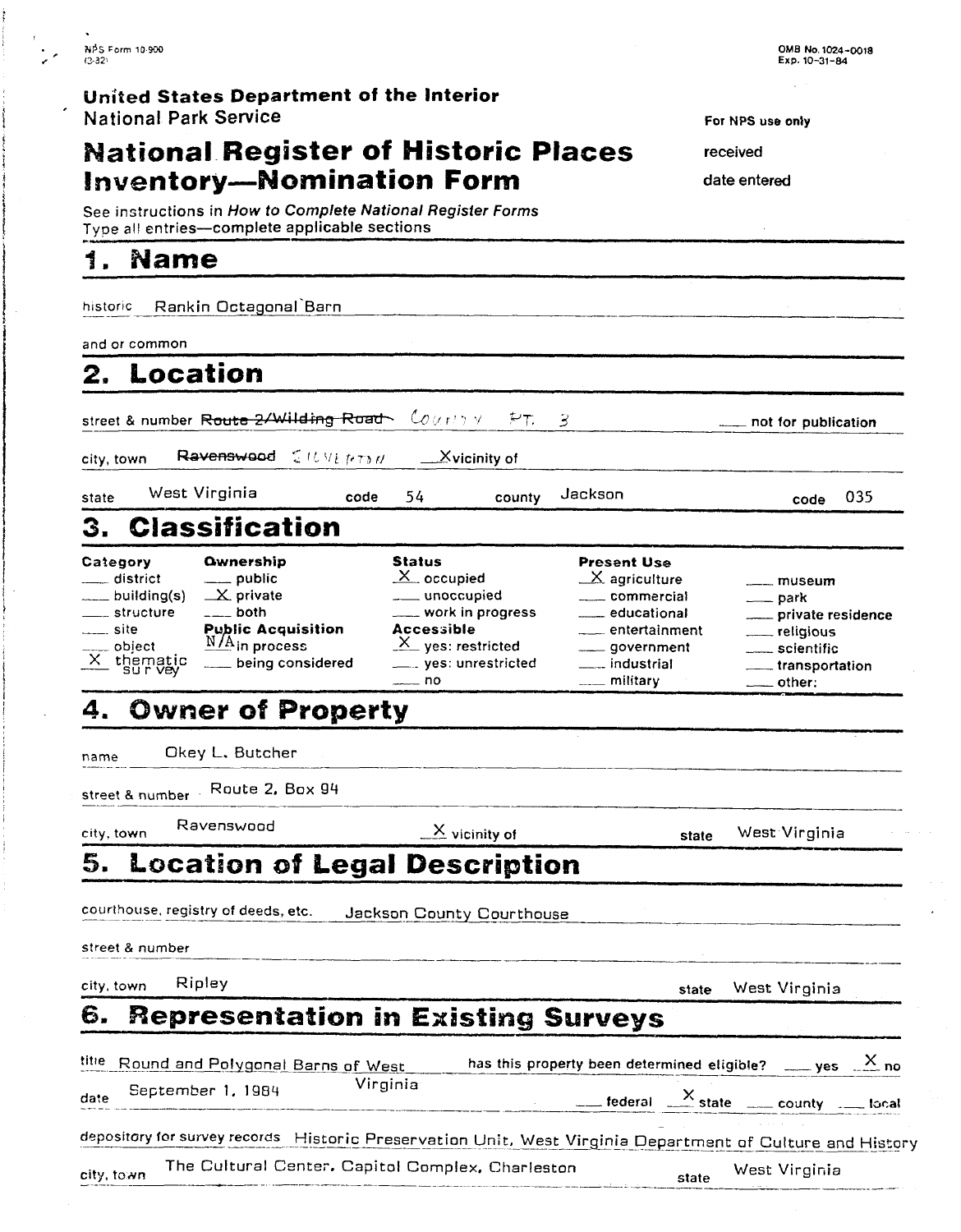## **7, Description**

| Condition                 |                                     | Check one                     | Check one                               |      |
|---------------------------|-------------------------------------|-------------------------------|-----------------------------------------|------|
| excellent                 | deteriorated<br>$\frac{1}{2}$ ruins | $\times$ unaltered<br>altered | $X$ original site<br>____ moved<br>date | N /A |
| $\frac{1}{\sqrt{2}}$ good | unexposed                           |                               |                                         |      |

#### **Describe the present and original (if known) physical appearance**

The Rankin Octagonal Barn is of fairly simple construction. an eight-sided farme structure covered with vertical wide board siding. each side of the octagon measuring 24 feet in length. There is no foundation: the sill beams rest on single stone blocks at the angles of the octagon. The roof is covered with corrugated sheeting. with a matching octagonal cupola with a sectional conical roof covered in the same material. The roof is the most unusual feature of the Fankin barn, and is unlike any other round or polygonal barn roof in the state. Basically a modified sectional design, the roof is built in two sections which seem separate when viewed from the outside, giving it a disjointed appearance. but which can be seen to be attached from the interior. creating a clerestory effect. Since there are no windows or light openings in the siding. this unusual design was probably intended to provide some light inside the barn.

The cupola. which would also have provided a certain amount of light and ventilation, is now boarded over at the base. and has been since before the current owners bought the farm. The cupola is also fully covered with siding around its exterior, but Was probably originally open into the barn, with louvered siding or even full windows for the necessary ventilation. The barn itself is in reasonable condition and is being maintained by the owners. who are slowly repairing sections of the floor and the roof. The floor joists have suffered some deterioration, and the sleeper/sill logs on the hillside elevation are in poor condition.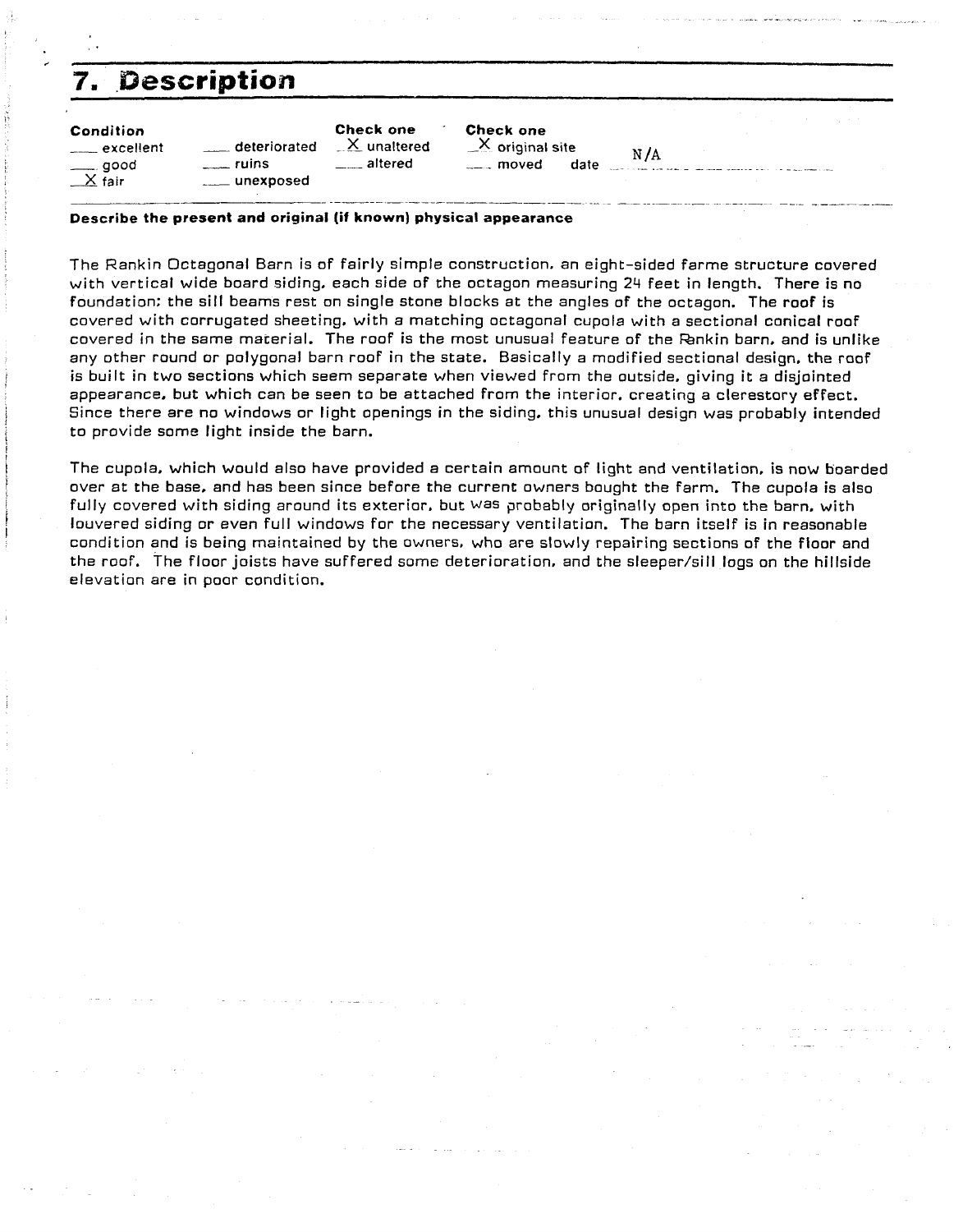### 8. Significance

| Period                  | Areas of Significance-Check and justify below | community planning       | landscape architecture       | religion                 |
|-------------------------|-----------------------------------------------|--------------------------|------------------------------|--------------------------|
| prehistoric             | archeology-prehistoric                        | conservation             | law                          | science                  |
| $\frac{1}{2}$ 1400-1499 | archeology-historic                           | economics                | $\mathcal{F}(\mathcal{F})$ . | sculpture                |
| $\sim$ 1500–1599        | <b>X</b> agriculture                          | education                | literature                   | $\sim$ $\sim$ social/    |
| $\sim$ 1600-1699        | $\mathsf{X}$ architecture                     | engineering              | military                     | humanitarian             |
| $1700 - 1799$           | art art                                       | exploration settlement   | $\equiv$ music               | $\ldots$ theater         |
| $\chi$ 1800-1899        | commerce                                      | industry                 | philosophy                   | transportation           |
| ____. 1900--            | <b>ELECOMMUNications</b>                      | invention                | politics government          | $\equiv$ other (specify) |
| <b>Specific dates</b>   | 1890's                                        | <b>Builder Architect</b> | ---- Carmichael              |                          |

#### **Statement of Significance (in one paragraph)**

The Rankin Octagonal Barn is one of only two octagonal barns known to have been built in West Virginia, and the only one still standing. Few round and octagonal barns were ever constructed in this state, and the Rankin barn is one of five still in existence.

#### EXPLANATORY NOTES

The Rankin Octagonal Barn at Wilding, near Ravenswood in Jackson County, was built by the Rankin family, probably George L. Rankin, a Jackson County representative to the West Virginia House of Delegates.

George Rankin was born near Ravenswood and was educated at the West Virginia School for the Deaf and Blind at Romney and Lane Theological Seminary in Cincinnati. Ohio. He was ordained a minister in the Presbyterian Church and lectured publicly until 1918. when he was elected to the House of Delegates. Although the property was passed down through several generations of Rankins, the family left Jackson County during the Dpression of the 1930's and the farm was rented out for some years. The present owner. Okey L. Butcher, bought the property from the Wilkinson family in 1958.

The Rankin barn is the only octagonal barn still standing in West Virginia. one of only two known to have been built in the state. Although two possible construction dates have been put forth c. 1905 and the 1090's - the earlier date is more likely. since the majority of octegonal barns were built before 1900, predating the introduction of the cylindrical silo. Vertical siding. like that used on the Rankin barn. is generally found in earlier barns, as is the typical ground floor arrangement of a central alley with stalls situated on the side. In addition. local tradition states that the barn was built several years before the house on the property was constructed in 1900. Carl Shockey, 82 years old and a lifelong resident of the area. remembers the barn standing when he was a small child. Shockey also remembers working for the Rankins as a boy. threshing hay and loading it in the octagonal barn.

Although the Rankin Octagonal Barn bears some resemblance to the Kuykendall Polygonal Barn at Romney, where George Rankin was educated, no direct relationship between the two barns can be established. However, if Rankin did model his octagonal barn after the Romney structure. it would place a later construction on the Ravenswood barn, since the Kuykendall barn is known to have been built about 1906.

The Butchers and other local residents believe the barn to have beer: constructed by a carpenter from Pennsylvania by the name of Carmichael, who is ssid to have built several round and/or polygonal barns in that state. Mr. Carmichael came to the Ravenswood area in the late 1800's, and his granddaughter still lives in the Wilding vicinity.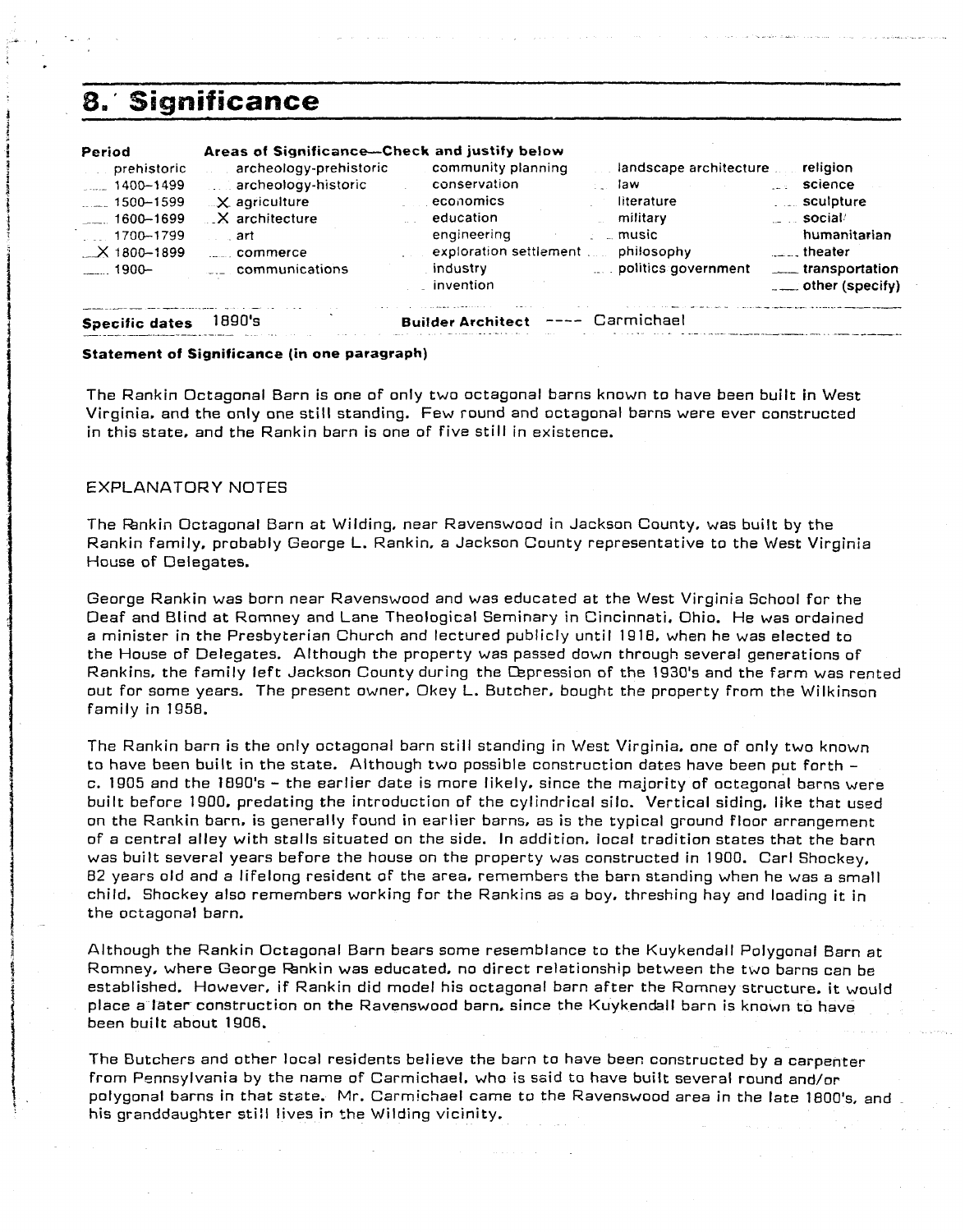#### **Major Bibliographical References** 9.

Oral Interviews with Mrs. Okey L. Butcher by Margo Stafford, Ravenswood, West Virginia, July 24, 1984, and July 26, 1984.

Oral Interview with Carl Shockey by Margo Stafford, Ravenswood, West Virginia, July 26, 1984. Comstock, Jim, ed., West Virginia Heritage Encyclopedia, Volume 4, Richwood, West Virginia, 1974. Comstock, Jim. ed., West Virginia Heritage Encyclopedia, Volume 18, Richwood, West Virginia, 1976.

## 10. Geographical Data

| Acreage of nominated property  One Acre<br>Quadrangle name __ Sandyville<br><b>UTM References</b>                                                                                                                                                                                                                                                                                           |                    | Quadrangle scale 1:20,000          |
|---------------------------------------------------------------------------------------------------------------------------------------------------------------------------------------------------------------------------------------------------------------------------------------------------------------------------------------------------------------------------------------------|--------------------|------------------------------------|
| A<br>$3 \frac{1}{2} \frac{7}{1} \frac{2}{1} \frac{1}{1}$<br>1, 7<br>$4$ 3 $1$ 0 $8$ 0 0<br>Easting<br>Northina<br>Zone                                                                                                                                                                                                                                                                      | в<br>Zone          | Easting<br>Northina                |
| С<br>G                                                                                                                                                                                                                                                                                                                                                                                      | D<br>F<br>н        |                                    |
| Verbal boundary description and justification<br>Beginning at a point on County Route 3 (Wilding Road) opposite the Rankin Octagonal Barn<br>and approximately 100 ft. due north of the barn's north elev., the boundary proceeds 100 ft.<br>in a straight line along the south edge of Route 3, 200 ft. in a straight line south, thence                                                   |                    |                                    |
| List all states and counties for properties overlapping state or county boundaries                                                                                                                                                                                                                                                                                                          |                    |                                    |
| N/A<br>code<br>state                                                                                                                                                                                                                                                                                                                                                                        | county             | code                               |
| code<br>state                                                                                                                                                                                                                                                                                                                                                                               | county             | code                               |
| Ralph Pedersen, A.I.A. Architect / Margo stafford<br>organization Preservation Alliance of West Virginia, Inc.<br>P. O. Box 1135<br>street & number                                                                                                                                                                                                                                         | telephone          | date September 1, 1984<br>624-9298 |
| Clarksburg<br>city or town                                                                                                                                                                                                                                                                                                                                                                  | state              | West Virginia 26302                |
| <b>State Historic Preservation Officer Certification</b><br>The evaluated significance of this property within the state is:<br>$\frac{X}{1}$ state<br>— national                                                                                                                                                                                                                           | <sub>—</sub> local |                                    |
| As the designated State Historic Preservation Officer for the National Historic Preservation Act of 1966 (Public Law 89-<br>665), I hereby nominate this property for inclusion in the National Register and certify that it has been evaluated<br>according to the criteria and procedures set forth by the National Park Service.<br><b>State Historic Preservation Officer signature</b> |                    |                                    |
| State Historic Preservation Officet<br>title                                                                                                                                                                                                                                                                                                                                                |                    | dafe<br>May 2, 1985                |
| For NPS use only<br>I hereby certify that this property is included in the National Register                                                                                                                                                                                                                                                                                                |                    | Ÿ.<br>传<br>date                    |
| Keeper of the National Register                                                                                                                                                                                                                                                                                                                                                             |                    |                                    |
| Attest:                                                                                                                                                                                                                                                                                                                                                                                     |                    | date                               |
| <b>Chief of Registration</b>                                                                                                                                                                                                                                                                                                                                                                |                    |                                    |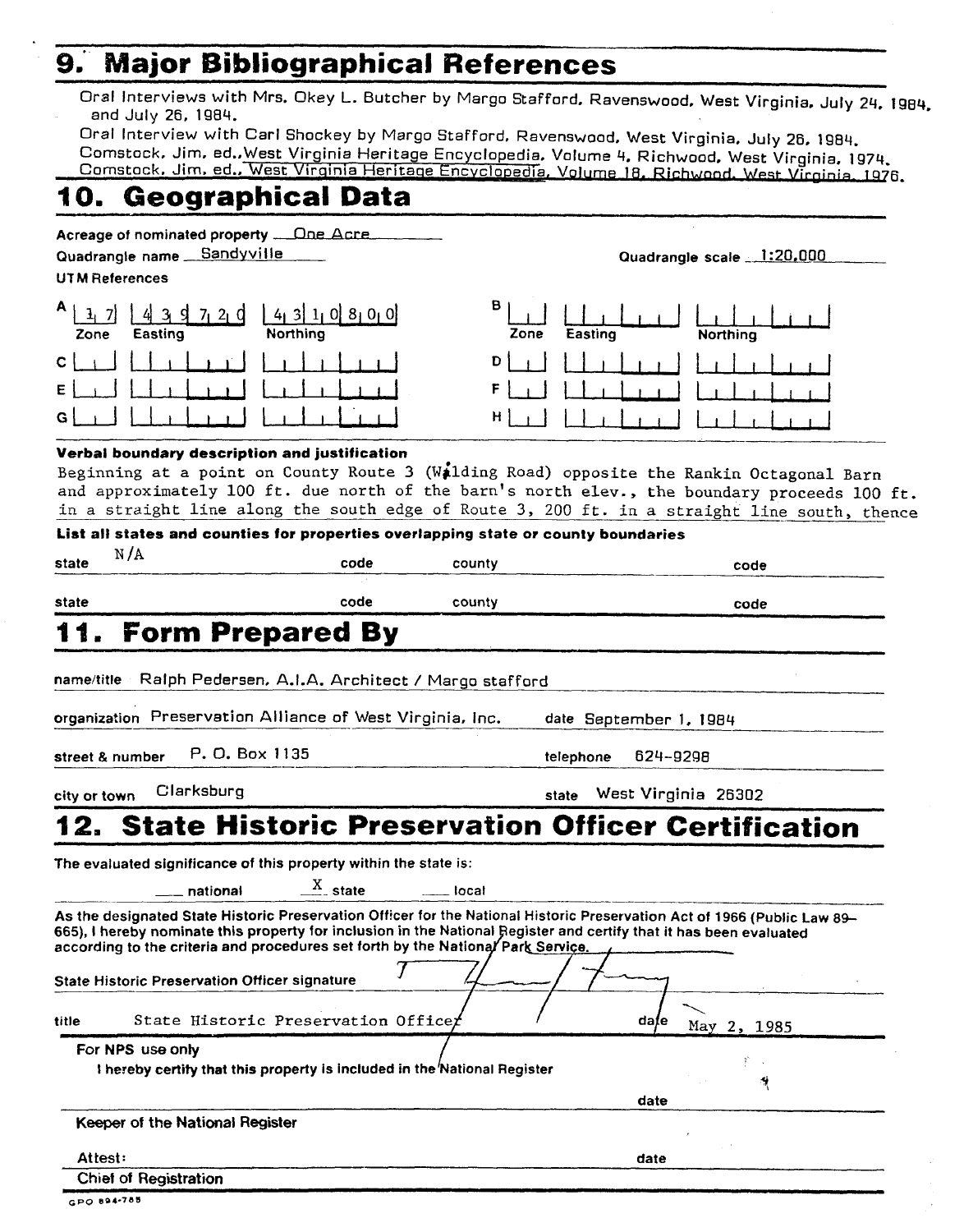. . **NPS Fm 10-Wh w-3 O'YB No. 1024-0018** 

**United States Department of the Interior <sup>A</sup>National Park Senrice** 

## **National Register of Historic Places Inventory-Nomination Form**



**Expires 10-31-87** 

**Continuation sheet Rankin Octagonal Barn Item number**  10 **Page** 2

Verbal Boundary Description

200 ft. in a straight line east, thence 200 feet in a straight line northward to a point of convergence with Route **3,** thence 100 ft. along the south edge of Route **3**  to the point of beginning; inclusive of a square centered with the barn. There are no contributing dependent structures on the nominated site.